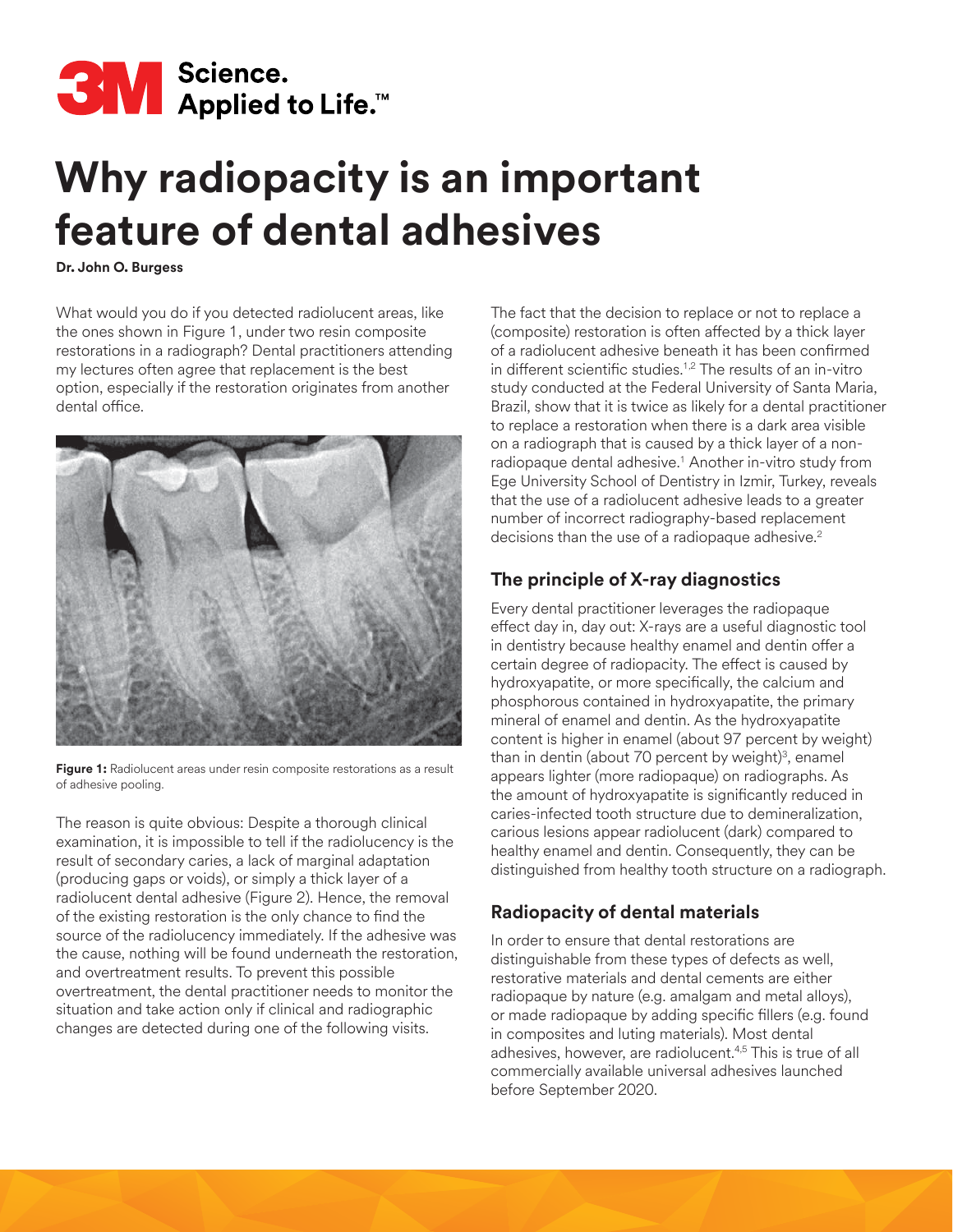

**Figure 2:** Possible reasons for radiolucent areas underneath a restoration.

### **Why are so many dental adhesives radiolucent?**

Under ideal conditions, dental adhesives form a very thin layer beneath a direct restoration or a thicker layer of resin cement. In an ideal situation, this layer is undetectable by radiographic imaging, so that it might be concluded that adding radiopacity to dental adhesives is simply not necessary. However, in the clinical environment, increased layer thickness and adhesive pooling do occur, not as a result of malpractice, but often due to the force of gravity. Pooling is likely to occur in cavity pits and corners. The layer thickness in pooled areas tends to increase with the filler content of the applied adhesive<sup>2</sup> and with multiple coats of the adhesive. However, even unfilled adhesives can produce adhesive pooling with a thickness of more than 40 µm, which is the limit value for detectability of a radiolucent zone on a radiograph.<sup>6</sup>

Hence, adhesive pooling is a common phenomenon that increases the risk of a misdiagnosis and overtreatment whenever a non-radiopaque dental bonding agent is used. It may occur below a restoration made of composite resin, and also under a layer of radiopaque cement applied in the context of adhesive cementation. Consequently, not only restorative materials and cements, but also adhesives should offer a certain degree of radiopacity to make them

distinguishable from secondary caries or gaps and voids at the tooth-restoration interface. The adhesive's level of radiopacity should be at least equal to that of sound dentin (and at the same level as the radiopacity of an identically thick sample of aluminum), which makes it distinguishable from cariesinfected areas.4,7

## **Why adding radiopaque fillers is not an appropriate solution**

While adding inorganic radiopaque fillers to restorative materials and dental cements is an adequate solution, this strategy causes problems with dental adhesives. Low or unfilled, low-viscosity adhesives offer the best properties with respect to wetting and penetration of the prepared tooth structure, and therefore ensure a good adaptation to the cavity walls.2 The addition of radiopaque fillers to the formulation would lead to an increase in viscosity, and thus have an impact on the material's handling properties and adaptation. Another effect is that the fillers separate from the monomers in the adhesive, and the bottle needs shaking before use. If shaking is forgotten or not done properly, adhesive properties like viscosity, handling, wetting behavior, bond strength and radiopacity will vary strongly, leading to inconsistent results. Hence, the strategy of adding radiopaque fillers works well for high-viscosity dental materials, but not for dental adhesives.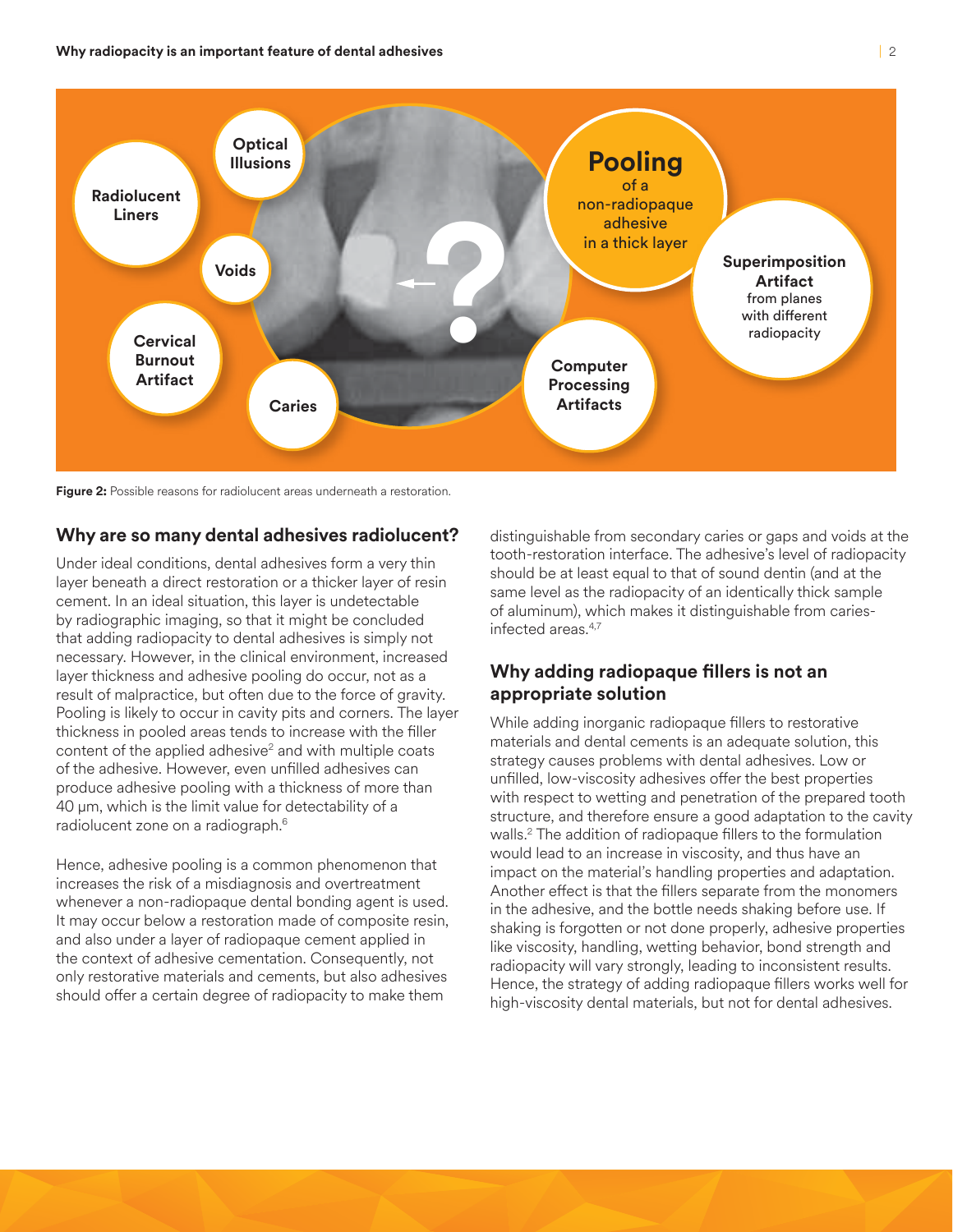

**Figure 3:** The behavior of sand in water: a) stagnant sand and water in a bottle; b) sand and water immediately after thorough shaking of the bottle; c) situation after several seconds as the sand settles at the bottom.

#### **Sand-and-water comparison**

The effect of fillers separating from monomers in an otherwise unfilled composition is comparable to the behavior of sand in a bottle of water. When putting the bottle aside, the sand will settle to the bottom of the bottle. By shaking the bottle thoroughly, the components are mixed, but the sand will start settling again after mixing. The quality of the mixture depends on how well the bottle is shaken, and also on the time elapsing between mixing and the use of the liquid (Figure 3).



Figure 4: Provoked adhesive pooling produces radiolucent areas that might lead to a misdiagnosis with three different universal adhesives. Due to its radiopacity, 3M™ Scotchbond™ Universal Plus Adhesive blends in well with the surrounding dentin, so that interpretation of this radiograph is much less challenging.<sup>8</sup>

## **The different path to radiopacity**

In order to overcome these issues, 3M developed an improved version of 3M™ Scotchbond™ Universal Adhesive. The new product, 3M™ Scotchbond™ Universal Plus Adhesive, offers the desired dentin-like radiopacity and a low viscosity without the need for shaking before use – eliminating the risk for a settling of particles (Figure 3). 3M accomplished this by developing a new, radiopaque monomer. Its radiopacity is embedded in the monomer, which ensures its homogeneous distribution throughout the material and consistent performance. In addition to the radiopacity feature, the new monomer is not derived from Bisphenol-A. As the radiopaque monomer replaces the BisGMA resin of the original Scotchbond Universal formulation, the formulation of the new Scotchbond Universal Plus Adhesive is free of BPA derivatives.

## **Conclusion**

The radiopacity feature of the new 3M™ Scotchbond™ Universal Plus Adhesive is special in that it does not compromise the product's performance, while facilitating interpretation of dental radiographs whenever adhesive pooling occurs. In this way, one can reduce guesswork diagnosing dental restoration replacement in daily clinical practice – and prevent overtreatment in many cases whenever adhesive pooling occurs (Figure 4).

It is of course important to keep in mind that X-rays are always only complementary to a clinical examination, as radiolucency can have many causes, including X-ray artifacts.